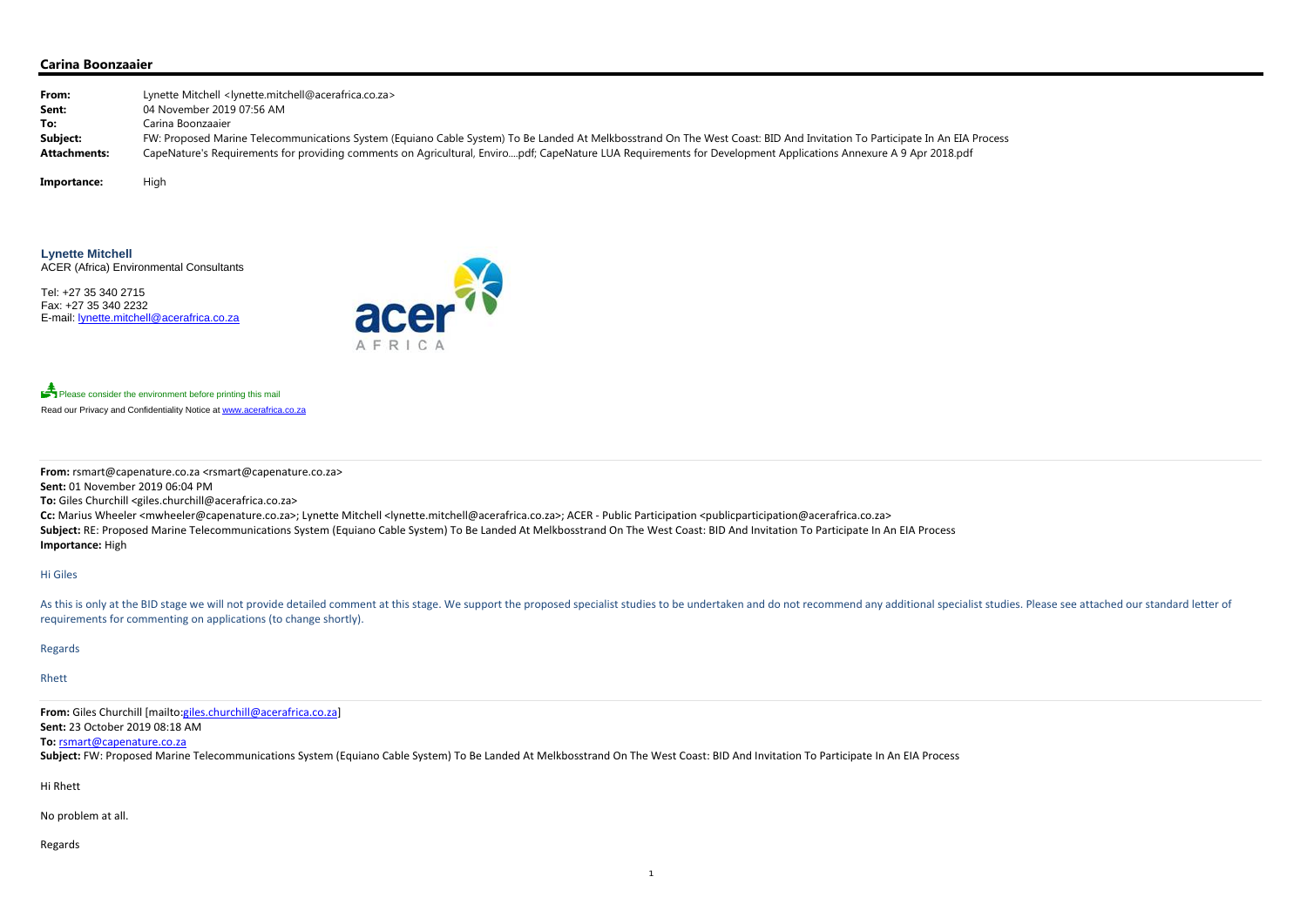Giles

Tel: +27 35 340 2715 Mobile: +27 82 9079738Fax: +27 35 340 2232E-mail: giles.churchill@acerafrica.co.za



Please consider the environment before printing this mail Read our Privacy and Confidentiality Notice at www.acerafrica.co.za

**Giles Churchill**ACER (Africa) Environmental Consultants

Subject: FW: Proposed Marine Telecommunications System (Equiano Cable System) To Be Landed At Melkbosstrand On The West Coast: BID And Invitation To Participate In An EIA Process **Importance:** High

**From:** ACER AFRICA ‐ Public Participation <publicparticipation@acerafrica.co.za> **Sent:** Wednesday, 23 October 2019 08:10 **To:** giles.churchill@acerafrica.co.za

**Cc:** carina.boonzaaier@acerafrica.co.za

I will be going on leave from tomorrow and will be back on the office next Friday. Unfortunately I did not get the opportunity to comment on this application before going on leave. Please can I request that I submit this t week.

Hi Giles,

I am sure you have received this, but just double checking.

**From:** rsmart@capenature.co.za [mailto:rsmart@capenature.co.za] **Sent:** 16 October 2019 04:41 PM **To:** Giles Churchill **Cc:** ACER - Public Participation; Marius Wheeler Subject: FW: Proposed Marine Telecommunications System (Equiano Cable System) To Be Landed At Melkbosstrand On The West Coast: BID And Invitation To Participate In An EIA Process **Importance:** High

Dear Giles

Regards

Rhett

**From:** ACER ‐ Public Participation [mailto:publicparticipation@acerafrica.co.za]

**Sent:** 18 September 2019 02:52 PM

**To:** rsmart@capenature.co.za

**Subject:** Proposed Marine Telecommunications System (Equiano Cable System) To Be Landed At Melkbosstrand On The West Coast: BID And Invitation To Participate In An EIA Process

18 September 2019

Dear Mr. Rhett Smart,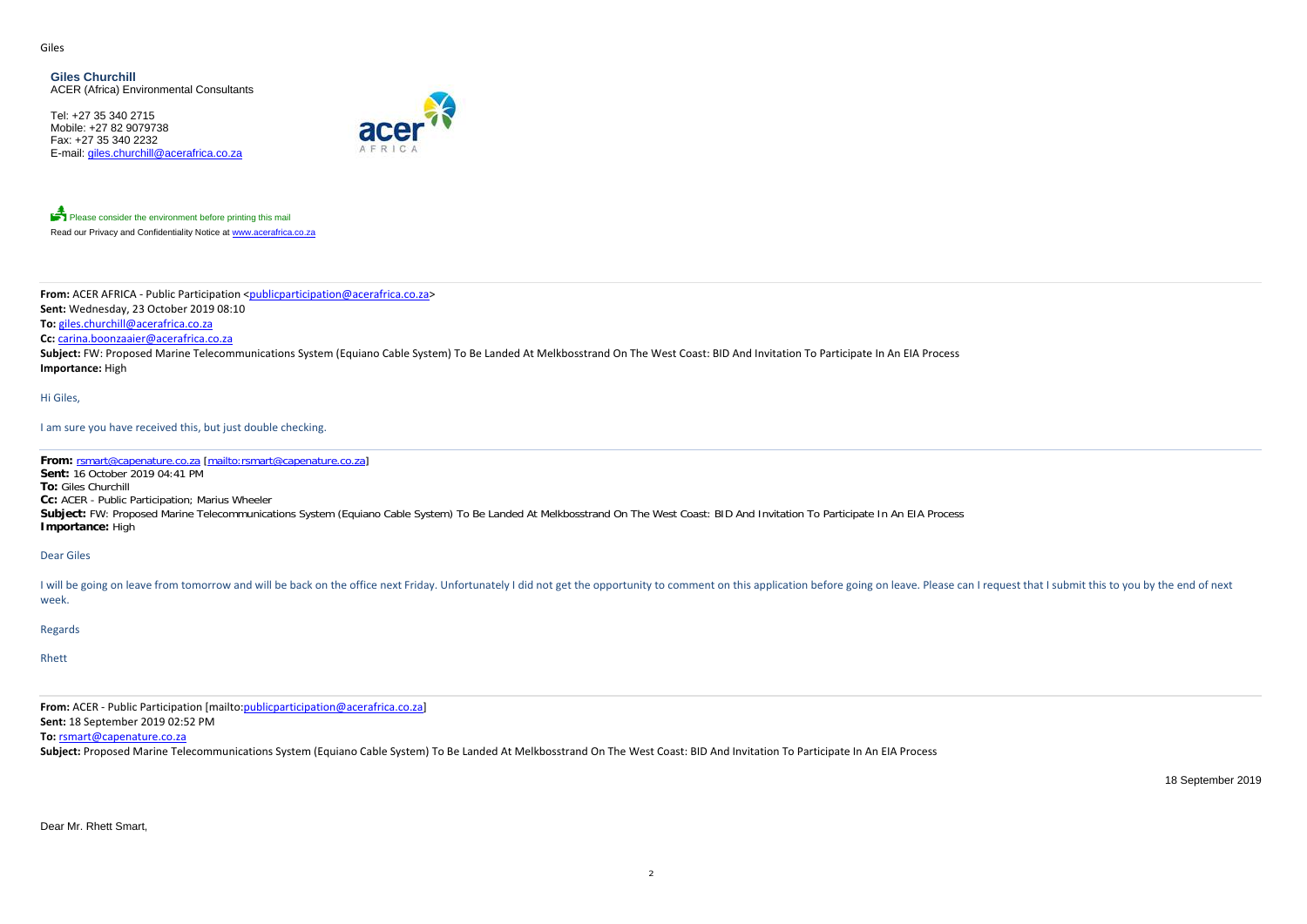# **PROPOSED MARINE TELECOMMUNICATIONS SYSTEM (EQUIANO CABLE SYSTEM) TO BE LANDED AT MELKBOSSTRAND ON THE WEST COAST OF SOUTH AFRICA**

# **BACKGROUND INFORMATION AND INVITATION TO PARTICIPATE IN AN ENVIRONMENTAL AUTHORISATION PROCESS (ENVIRONMENTAL IMPACT ASSESSMENT)**

### **Project Background**

Submarine telecommunications cables are important for international telecommunications networks, transporting almost 100% of transoceanic internet traffic throughout the world (www.iscpc.org). This is significant because i access to affordable international bandwidth is key to economic development in every country.

The purpose of this project is to install a fibre optic submarine cable to provide international high-speed connectivity and reliability. Businesses and consumers will benefit from enhanced capacity and reliability for ser TV broadcasting, internet services, video conferencing, advanced multimedia and mobile video applications. Internet traffic is growing exponentially as the appetite for new applications, like cloud computing and on-demand Furthermore, the demand for new connectivity reflects an end-user and business environment in which high capacity data transmission is essential for sustainable growth and development.

Communication via submarine telecommunications cables generally allows for lower cost, better performance and greater capacity (throughput) than that available via satellite. Improvement in Africa's information technology telecommunications cables will help strengthen development in Africa and support economic growth and opportunities on the continent.

Telkom SA SOC Limited, acting through its Openserve division (hereafter referred to as "Openserve"), intends to install a submarine telecommunications cable, called the Equiano Cable System, to link South Africa with key i telecommunications hubs in West Africa (Nigeria) and Europe (Portugal). As the designated Landing Partner of the Equiano Cable System in South Africa, Openserve has the required licenses to operate this system in South Afr local permits to land the Equiano Cable System at Melkbosstrand, Western Cape.

Alcatel Submarine Networks (ASN) has been appointed as the supplier and installer of the Equiano Cable System connecting Africa and Europe. The system is to be installed in phases. The first phase ("Baseline System") will cable landings at:

- □ South Africa: Melkbosstrand.
- □ Portugal: Lisbon (Sesimbra).
- □ Nigeria: Lagos.

Through the Equiano Cable System, Openserve will facilitate more affordable and effective transport of voice, data, internet and television services in South Africa. Furthermore, the cable will support the objectives set o Africa's Development (NEPAD) and provide a means of fulfilling the South African Government's requirements in terms of digital television broadcasting in the country. The Equiano Cable System will have an initial design ca per second.

The current Environmental Impact Assessment Regulations, 2014 (as amended 2017) published under Section 24(5) read with Sections 24, 24D and 44 of the National Environmental Management Act, 1998 (Act No. 107 of 1998) (as a to this project.

Based on these regulations, the Environmental Assessment Practitioner (EAP) must complete Scoping and an Impact Assessment within 300 days of acceptance of the Application for Authorisation by the competent authority, viz. of Environment, Forestry and Fisheries (DEFF). DEFF is the competent authority for the issuing of environmental authorisation because the Equiano Cable System traverses' international boundaries. It is also envisaged that required from the Department of Human Settlements, Water and Sanitation in terms of Chapter 4 of the National Water Act, 1998 (Act No 36 of 1998), particularly Section 40(4).

On behalf of Openserve and ASN, ACER will fulfil the role and responsibilities of EAP, undertaking the Environmental Impact Assessment (EIA), the associated public participation process, and submitting the required applica documentation to DEFF for consideration and decision-making.

The purpose of this letter is to invite you, as a potentially Interested & Affected Party to participate in the EIA. A Background Information Document (Appendix 1) and Comment Sheet (Separate Attachment) have been compiled to facilitate your participation (these documents are also available at www.acerafrica.co.za under the "Current Projects" link (Equiano Cable System)). Please note that the closing date for initial comments [1] during publ 2019.

- . **ACER (Africa) Environmental Consultants**
	- Carina Boonzaaier or Giles Churchill
		- P O Box 503, Mtunzini, 3867

● Tel: 035 340 2715 Fax: 035 340 2232 - E-mail: <u>equiano@acerafrica.co.za</u>

#### **Environmental Legislation**

Please contact the Public Participation Office to obtain further information: